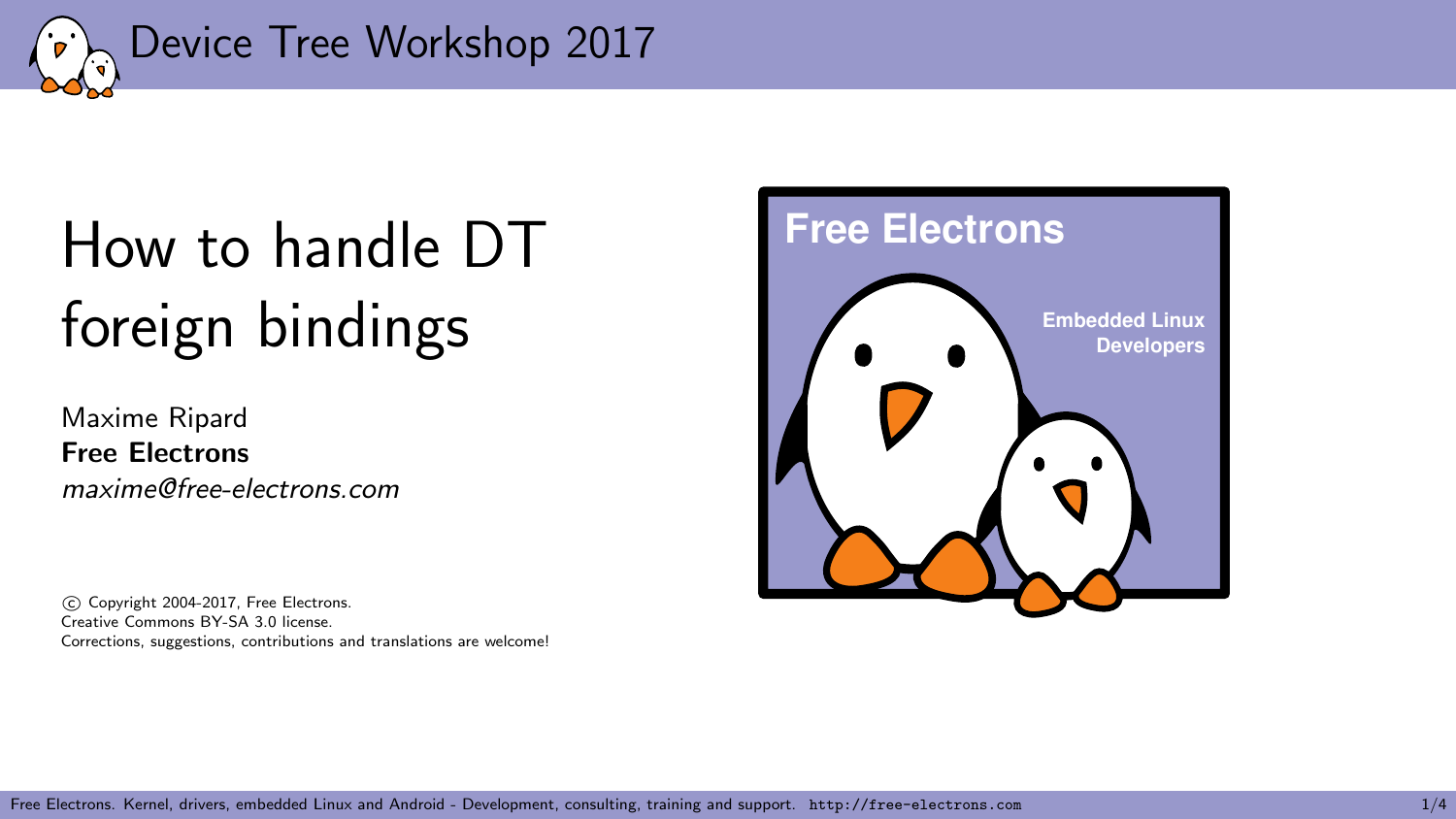

- $\triangleright$  Since its introduction in Linux, a number of projects have switched to device tree
	- $\blacktriangleright$  Zephyr
	- $\blacktriangleright$  U-Boot
	- ▶ OpenBSD, FreeBSD
	- $\blacktriangleright$  And probably dozens more
- $\blacktriangleright$  Each of these projects have defined bindings of their own to deal with their constraints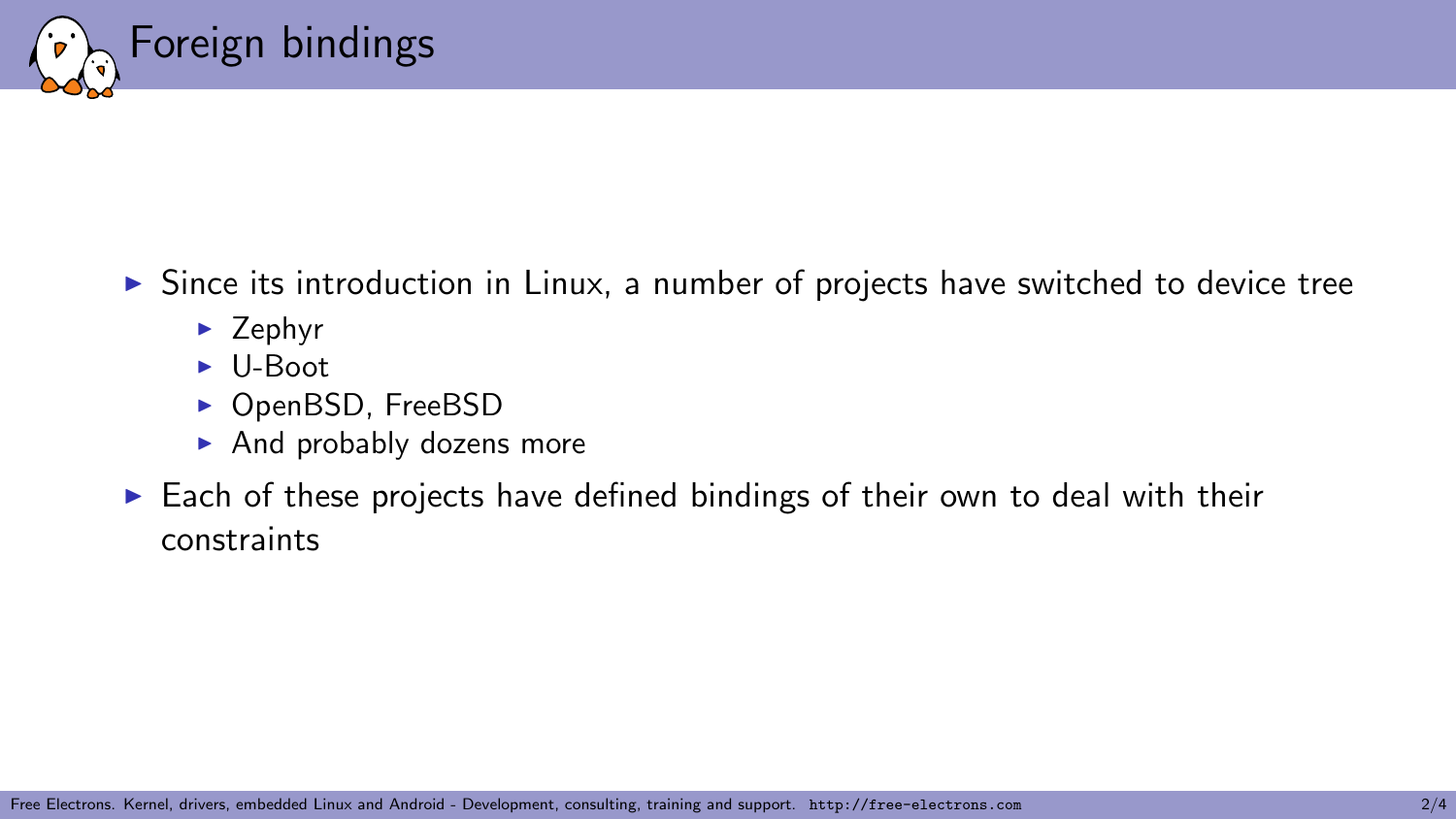

- $\blacktriangleright$  U-Boot
	- $\blacktriangleright$  u-boot, efi-partition-entries-offset
		- $\triangleright$  Offset of the GPT partition table if non-standard
	- $\blacktriangleright$  u-boot, dm-pre-reloc
		- $\triangleright$  Bind devices before the U-Boot's relocation (?)
	- $\blacktriangleright$  /chosen/tick-timer
		- $\triangleright$  Which timer is supposed to be used to provide the tick in the system
- $\blacktriangleright$  FreeBSD
	- $\triangleright$  Different ARM's GIC compatible (still the case?)
- $\triangleright$  OpenBSD
	- $\triangleright$  Different drivers compatible / clock IDs
- $\blacktriangleright$  Always happened, and probably always will